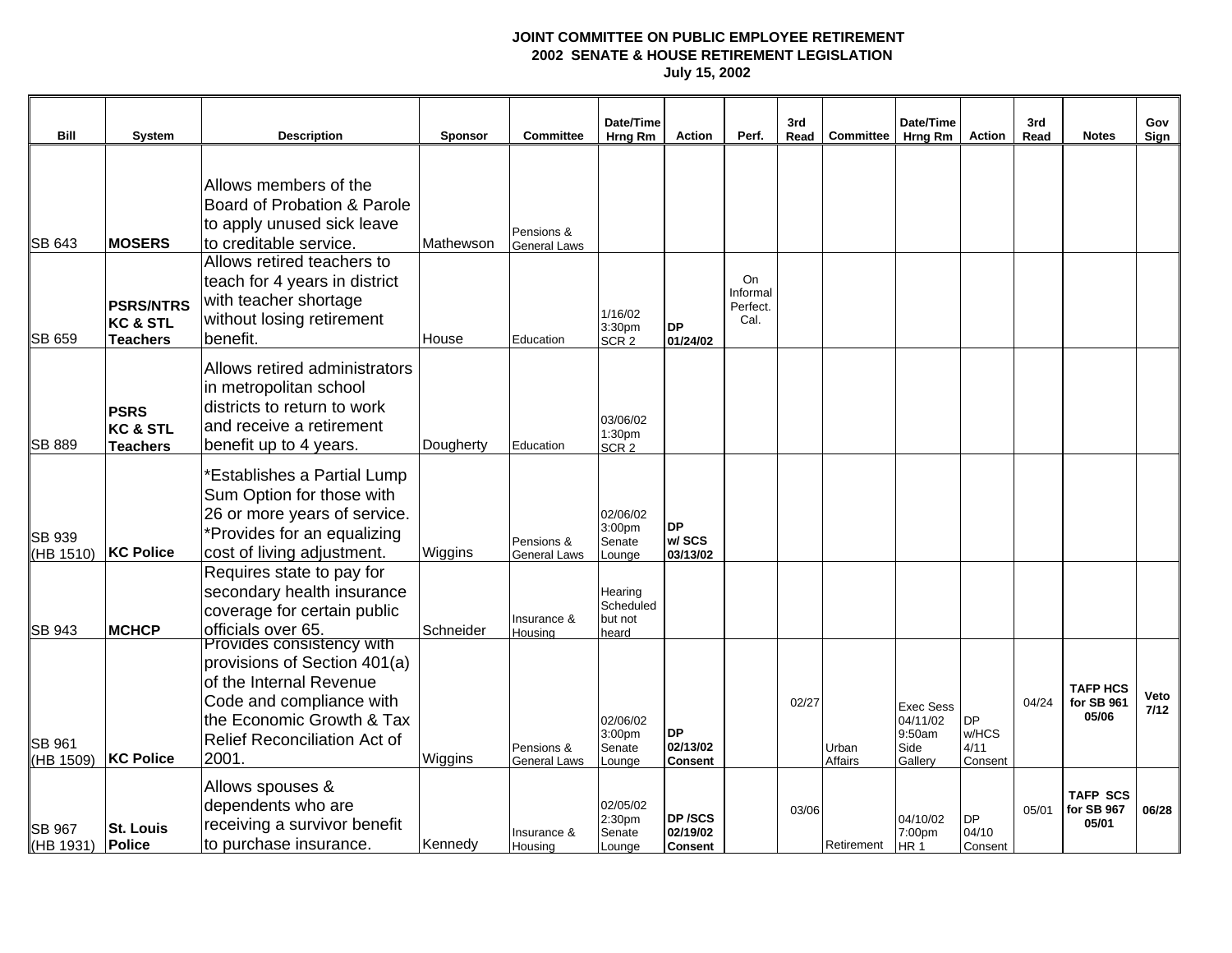|                      |                                             |                                                                  |                 |                            | Date/Time                  |                            |          | 3rd   |                          | Date/Time                 |                  | 3rd   |                                 | Gov   |
|----------------------|---------------------------------------------|------------------------------------------------------------------|-----------------|----------------------------|----------------------------|----------------------------|----------|-------|--------------------------|---------------------------|------------------|-------|---------------------------------|-------|
| Bill                 | System                                      | <b>Description</b><br>Provides a \$150,000 death                 | <b>Sponsor</b>  | <b>Committee</b>           | Hrng Rm                    | <b>Action</b>              | Perf.    | Read  | Committee                | Hrng Rm                   | Action           | Read  | <b>Notes</b>                    | Sign  |
|                      |                                             | benefit to public safety                                         |                 |                            |                            |                            |          |       |                          |                           |                  |       |                                 |       |
|                      |                                             | officer's survivor,                                              |                 |                            | 03/04/02                   |                            |          |       |                          |                           |                  |       |                                 |       |
|                      | <b>Public Safety</b>                        | administered by Office of                                        |                 | Financial &                | 1:30pm<br>Senate           | <b>DP</b>                  |          |       |                          |                           |                  |       |                                 |       |
| <b>SB 977</b>        | <b>Officers</b>                             | Administration.                                                  | Quick           | Governmental               | Lounge                     | 04/04/02                   |          |       |                          |                           |                  |       |                                 |       |
|                      |                                             | I ransfers benefit coverage                                      |                 |                            |                            |                            |          |       |                          |                           |                  |       |                                 |       |
|                      |                                             | from MOSERS to CERF,<br>transferring Deputy &                    |                 |                            |                            |                            |          |       |                          |                           |                  |       | Provisions                      |       |
|                      |                                             | Division Clerks under the                                        |                 |                            | 02/12/02                   |                            |          |       |                          |                           |                  |       | included in                     |       |
| <b>SB 996</b>        | <b>CERF</b><br><b>MOSERS</b>                | Circuit Court.                                                   | Quick           | Local<br>Government        | 2:30pm<br>SCR <sub>1</sub> |                            |          |       |                          |                           |                  |       | SS#2 SCS<br>SB 1152             |       |
|                      |                                             |                                                                  |                 |                            |                            |                            |          |       |                          |                           |                  |       |                                 |       |
|                      |                                             | Clarifies participation                                          |                 |                            | 02/06/02                   |                            |          |       |                          |                           |                  |       | <b>TAFP</b>                     |       |
|                      | Sheriff's<br><b>Retirement</b>              | requirements under the                                           |                 |                            | 3:00pm                     | <b>DP</b>                  |          | 02/26 |                          | 04/10/02                  | <b>DP</b>        | 05/01 | <b>SB 1001</b><br>05/01         | 06/21 |
| SB 1001<br>(HB 1734) | <b>System</b>                               | <b>Sheriff's Retirement System</b>                               | Mathewson       | Pensions &<br>General Laws | Senate<br>Lounge           | 02/07/02<br><b>Consent</b> |          |       | Retirement               | 7:00pm<br>HR <sub>1</sub> | 04/11<br>Consent |       |                                 |       |
|                      |                                             |                                                                  |                 |                            |                            |                            |          |       |                          |                           |                  |       |                                 |       |
|                      |                                             | <b>Expands the Administrative</b>                                |                 |                            | 02/26/02                   |                            |          |       |                          |                           |                  |       |                                 |       |
|                      | <b>Admin. Law</b>                           | Hearing Commission from 3                                        |                 |                            | 1:00pm<br>Senate           |                            |          |       |                          |                           |                  |       |                                 |       |
| SB 1031              | <b>Judges</b>                               | to 6 members.                                                    | Schneider       | Judiciary                  | Lounge                     |                            |          |       |                          |                           |                  |       |                                 |       |
|                      |                                             | Modifies provisions relating                                     |                 |                            | 02/19/02                   |                            |          |       |                          |                           |                  |       |                                 |       |
|                      |                                             | to MODOT employee leave                                          |                 |                            | 1:00pm                     |                            |          |       |                          |                           |                  |       |                                 |       |
| SB 1049              | <b>HEHPRS</b>                               | benefits.                                                        | Stoll           | Transportation             | SCR <sub>2</sub>           |                            |          |       |                          |                           |                  |       |                                 |       |
|                      | <b>Prosecuting</b><br><b>Attorney &amp;</b> | Clarifies eligibility date for                                   |                 |                            |                            |                            |          |       |                          |                           |                  |       |                                 |       |
| <b>SB</b> 1073       | <b>Circuit</b>                              | membership and prior                                             |                 | Pensions &                 |                            |                            |          |       |                          |                           |                  |       |                                 |       |
| (HB 1538)            | <b>Attorney</b>                             | creditable service.                                              | Cauthorn        | <b>General Laws</b>        |                            |                            |          |       |                          |                           |                  |       |                                 |       |
|                      |                                             | Allows a terminated vested<br>benefit after 5 years of service   |                 |                            |                            |                            |          |       |                          |                           |                  |       |                                 |       |
|                      |                                             | but less than 20 years and refund                                |                 |                            |                            |                            |          |       |                          |                           |                  |       | TAFP HS                         |       |
|                      |                                             | of member contributions.                                         |                 |                            |                            |                            |          |       |                          |                           |                  | 05/16 | for HCS                         |       |
|                      |                                             | *Provides a minimum benefit for<br>special consultants & special |                 |                            |                            |                            | 04/16    | 04/23 |                          |                           |                  | w/HS  | for SS for<br><b>SCS for SB</b> | 07/11 |
|                      |                                             | advisors. *Clarification in COLA                                 |                 | Local                      |                            |                            |          |       |                          |                           |                  |       | 1107 05/17                      |       |
|                      |                                             | Language *Benefit change                                         |                 | Government &<br>Economic   |                            | <b>DP</b><br>w/SCS         |          |       | Local Govt.<br>& Related |                           | DP<br>w/HCS      |       |                                 |       |
| <b>SB 1107</b>       |                                             | St. Louis Fire related to duty-related death.                    | <b>Childers</b> | Development                | 02/19/02                   | 02/26/02                   |          |       | <b>Matters</b>           | 05/07/02                  | 05/10            |       |                                 |       |
|                      |                                             |                                                                  |                 |                            |                            |                            | On Perf. |       |                          |                           |                  |       | Provisions                      |       |
| SB 1133              | <b>MOSERS</b>                               | MOSERS/HEHPRS                                                    |                 |                            | 03/13/02                   | <b>DP</b><br>w/SCS         | Cal      |       |                          |                           |                  |       | included in                     |       |
| (HB 1823)            | <b>HEHPRS</b>                               | Provisions                                                       | Gross           | Pensions &<br>General Laws | 1:00pm<br>SCR <sub>1</sub> | 04/03/02                   |          |       |                          |                           |                  |       | SCS for HS<br>for HB 1455       |       |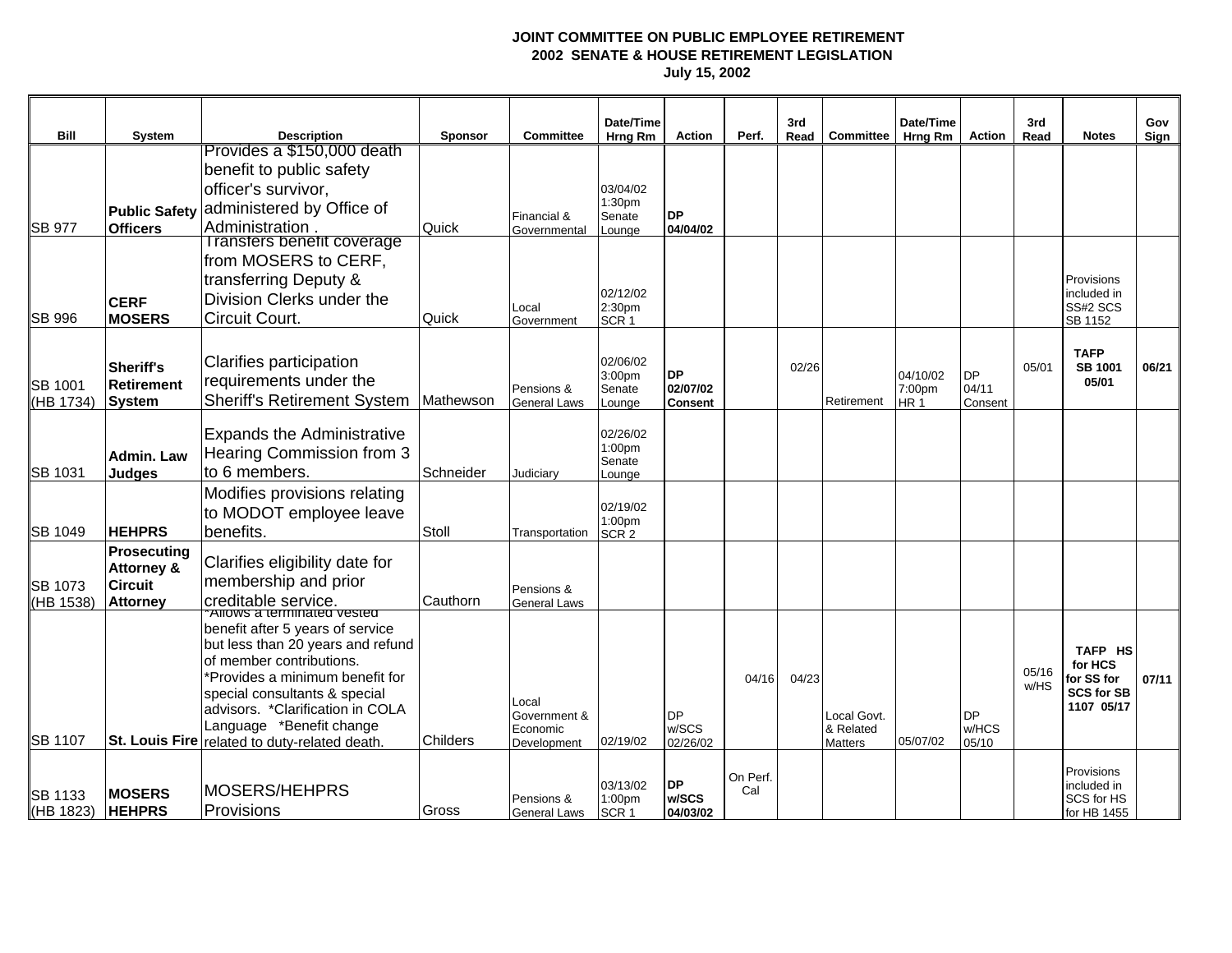|                |                                                               |                                                                                                                                                    |          |                                   | Date/Time                                          |                                         |       | 3rd   |                      | Date/Time                                                    |                                       | 3rd   |                                                                   | Gov   |
|----------------|---------------------------------------------------------------|----------------------------------------------------------------------------------------------------------------------------------------------------|----------|-----------------------------------|----------------------------------------------------|-----------------------------------------|-------|-------|----------------------|--------------------------------------------------------------|---------------------------------------|-------|-------------------------------------------------------------------|-------|
| Bill           | <b>System</b>                                                 | <b>Description</b>                                                                                                                                 | Sponsor  | <b>Committee</b>                  | Hrng Rm                                            | Action                                  | Perf. | Read  | Committee            | Hrng Rm                                                      | <b>Action</b>                         | Read  | <b>Notes</b>                                                      | Sign  |
|                |                                                               | electing to make prosecuting<br>attorney a full-time position<br>may receive a benefit as a<br>full-time prosecutor along<br>with the required     |          |                                   |                                                    |                                         |       |       |                      |                                                              |                                       |       |                                                                   |       |
| SB 1193        | Pros.<br><b>Attorney</b>                                      | contribution to the<br>Prosecuting Attorney &<br><b>Circuit Attorney Retirement</b><br>System.                                                     | Caskey   | Judiciary                         | 03/05/02<br>$1:00$ pm<br>Senate<br>Lounge          | <b>DP</b><br>03/05/02                   |       |       |                      |                                                              |                                       |       |                                                                   |       |
| <b>SB 1202</b> | <b>HEHPRS</b><br><b>MOSERS</b>                                | Transfers employees from<br>Div. of Motor Carrier &<br>Railroad Safety under<br>Department of Economic<br>Development to MODOT.                    | Westfall | Transportation                    | 03/12/02<br>1:00<br>SCR <sub>1</sub>               | <b>DP</b><br>03/12/02<br><b>Consent</b> |       | 03/20 | Trans-<br>portation  | 04/10/02<br>Upon am<br>adi<br>HR <sub>6</sub>                | <b>DP</b><br>w/HCS<br>4/10<br>Consent | 05/01 | <b>TAFP CCS</b><br>for HCS for<br><b>SCS for SB</b><br>1202 05/16 | 07/11 |
| SB 1223        | <b>PSRS</b>                                                   | Allows full-time teachers<br>who become part-time to<br>continue to accrue creditable<br>service on a pro rata basis.<br>Allows retired teacher or | Jacob    | Pensions &<br><b>General Laws</b> | 03/13/02<br>1:00pm<br>SCR <sub>1</sub>             | <b>DP</b><br>04/10/02                   |       |       |                      |                                                              |                                       |       |                                                                   |       |
| SB 1233        | PSRS/NTRS,<br>KC<br>Teachers, St.<br>Louis<br><b>Teachers</b> | non-teacher employees to<br>return to work for 2 years<br>without losing retirement<br>benefit.                                                    | Yeckel   | Education                         | 03/20/02<br>1:30 <sub>pm</sub><br>SCR <sub>2</sub> |                                         |       |       |                      |                                                              |                                       |       |                                                                   |       |
| <b>SB 1247</b> | <b>KC Firemen</b>                                             | Requires the recognition of<br>domestic relations orders<br>when paying benefit.                                                                   | Quick    | Pensions &<br><b>General Laws</b> | 03/13/02<br>1:00pm<br>SCR <sub>1</sub>             | <b>DP</b><br>03/13/02<br><b>Consent</b> |       | 03/20 | Civil &<br>Admin Law | <b>Exec Sess</b><br>04/11/02<br>9:00am N.<br>Side<br>Gallery | <b>DP</b><br>04/11<br>Consent         | 05/01 | <b>TAFP</b><br><b>SB 1247</b><br>05/01                            | 07/12 |
| <b>SB 1277</b> | <b>Judges</b>                                                 | Allows for the transfer of<br>public service to judicial<br>service.                                                                               | Caskey   | Judiciary                         | 03/19/02<br>1:00 <sub>pm</sub><br>Senate<br>Lounge |                                         |       |       |                      |                                                              |                                       |       |                                                                   |       |
|                |                                                               |                                                                                                                                                    |          |                                   |                                                    |                                         |       |       |                      |                                                              |                                       |       |                                                                   |       |
|                |                                                               | <b>HOUSE</b>                                                                                                                                       |          |                                   |                                                    |                                         |       |       |                      |                                                              |                                       |       |                                                                   |       |
| <b>HB 1223</b> | <b>MOSERS</b><br><b>HEHPRS</b>                                | Modifies eligibility date for<br>'80 & out" from 50 to 48<br>years of age.                                                                         | Shields  | Retirement                        | 02/13/02<br>8:00pm<br>HR <sub>1</sub>              |                                         |       |       |                      |                                                              |                                       |       |                                                                   |       |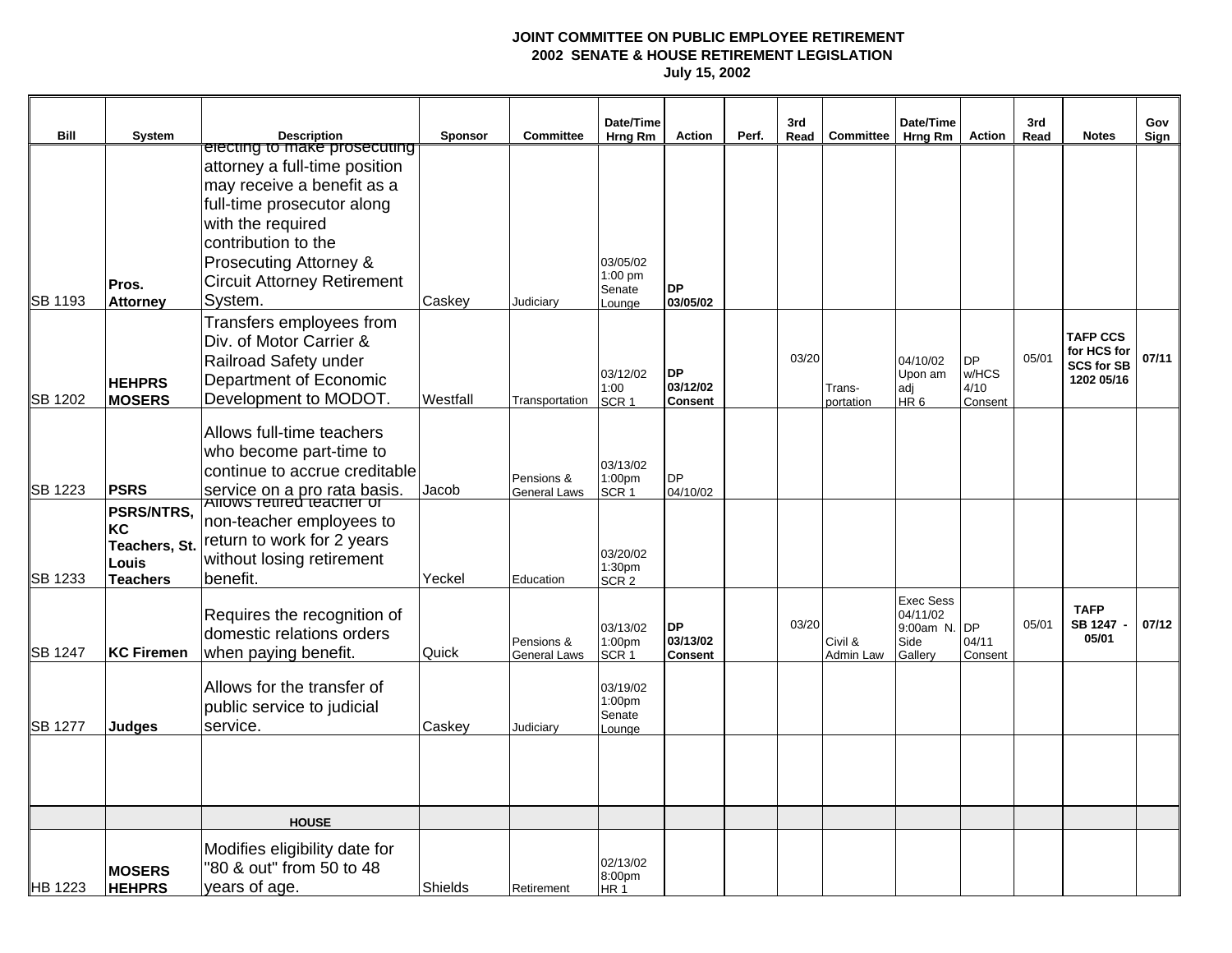| <b>Bill</b>         | System                                                            | <b>Description</b>                                                                                                                                                                                                                                                                                                                                                                                            | <b>Sponsor</b> | <b>Committee</b>     | Date/Time<br>Hrng Rm                                          | <b>Action</b>                  | Perf.         | 3rd<br>Read | <b>Committee</b>              | Date/Time<br>Hrng Rm                      | <b>Action</b>               | 3rd<br>Read                                                                              | <b>Notes</b>                                                    | Gov<br>Sign |
|---------------------|-------------------------------------------------------------------|---------------------------------------------------------------------------------------------------------------------------------------------------------------------------------------------------------------------------------------------------------------------------------------------------------------------------------------------------------------------------------------------------------------|----------------|----------------------|---------------------------------------------------------------|--------------------------------|---------------|-------------|-------------------------------|-------------------------------------------|-----------------------------|------------------------------------------------------------------------------------------|-----------------------------------------------------------------|-------------|
| HB 1426             | <b>MOSERS</b><br><b>HEHPRS</b>                                    | Removes age requirement<br>regarding eligibility for "80 &<br>Out"                                                                                                                                                                                                                                                                                                                                            | Davis          | Retirement           | 02/13/02<br>8:00pm<br>HR <sub>1</sub>                         |                                |               |             |                               |                                           |                             |                                                                                          |                                                                 |             |
| <b>HB 1453</b>      | <b>MOSERS</b>                                                     | Adds one judge appointed<br>by the Chief Justice to the<br><b>MOSERS Board.</b>                                                                                                                                                                                                                                                                                                                               | Hosmer         | Retirement           |                                                               |                                |               |             |                               |                                           |                             |                                                                                          |                                                                 |             |
| HB 1455             | <b>MOSERS</b><br><b>HEHPRS</b><br><b>ST. LOUIS</b><br><b>FIRE</b> | benefit after 5 years of service<br>but less than 20 years & refund of<br>member contributions.<br>*Provides a minimum benefit for<br>special consultants & special<br>advisors.<br>*Clarification in<br>COLA Language *Benefit<br>change related to duty-related<br>death<br>MOSERS/HEHPRS<br>PROVISIONS (as in SB 1133)<br><b>JUDGES</b><br>*Increases transfer of service<br>provisions from 5 to 8 years. | O'Toole        | Retirement           | 02/13/02<br>8:00pm<br>HR <sub>1</sub>                         | <b>DP</b><br>02/27/02          | 04/09<br>w/HS | 04/11       | Pensions &<br>General<br>Laws | 04/17/02<br>1:00pm<br>SCR <sub>1</sub>    | <b>DP</b><br>w/SCS<br>04/25 | 05/17<br>w/SS &<br>SA #2,<br>#3,<br><b>SSA#1</b><br>for SA<br>#4, SA<br>#5, #6,<br>#7,#8 | <b>TAFP SS</b><br>for SCS for<br><b>HS for HB</b><br>1455 05/17 | 07/11       |
| HB 1509<br>(SB 961) | <b>KC Police</b>                                                  | provisions of Section 401(a)<br>of the Internal Revenue<br>Code and compliance with<br>the Economic Growth & Tax<br>Relief Reconciliation Act of<br>2001                                                                                                                                                                                                                                                      | Rizzo          | <b>Urban Affairs</b> | Exec<br>Session<br>03/05/02<br>Upon Adj.<br>Side<br>Gallery   | <b>DP</b><br>w/HCS<br>03/05/02 | 04/16         | 04/18       | Pensions &<br>General<br>Laws | 04/24/02<br>$1:00$ pm<br>SCR <sub>1</sub> |                             |                                                                                          | Includes<br>provisions<br>from<br>HB 1510                       |             |
| HB 1510<br>(SB 939) | <b>KC Police</b>                                                  | <b>Establishes a Partial Lump</b><br>Sum Option for those with<br>26 or more years of service.<br>*Provides for an equalizing<br>cost of living adjustment.                                                                                                                                                                                                                                                   | Rizzo          | Urban Affairs        | Exec<br>Session<br>03/05/02<br>Upon Adj.<br>Side<br>Gallery   |                                |               |             |                               |                                           |                             |                                                                                          | Provisions<br>included in<br><b>HCS</b> for<br>HB 1509          |             |
| HB 1524             | St. Louis Fire Language<br><b>MOSERS</b>                          | <b>Clarification in COLA</b><br>Modifies the COLA<br>calculation from 80% to                                                                                                                                                                                                                                                                                                                                  | O'Toole        | Retirement           | 02/27/02<br>8:00 pm<br>HR <sub>1</sub><br>02/27/02<br>8:00 pm |                                |               |             |                               |                                           |                             |                                                                                          | Provisions<br>included in<br>SCS for HS<br>for HB 1455          |             |
| HB 1529             | <b>HEHPRS</b>                                                     | 100% of the CPI.                                                                                                                                                                                                                                                                                                                                                                                              | Hegeman        | Retirement           | HR <sub>1</sub>                                               |                                |               |             |                               |                                           |                             |                                                                                          |                                                                 |             |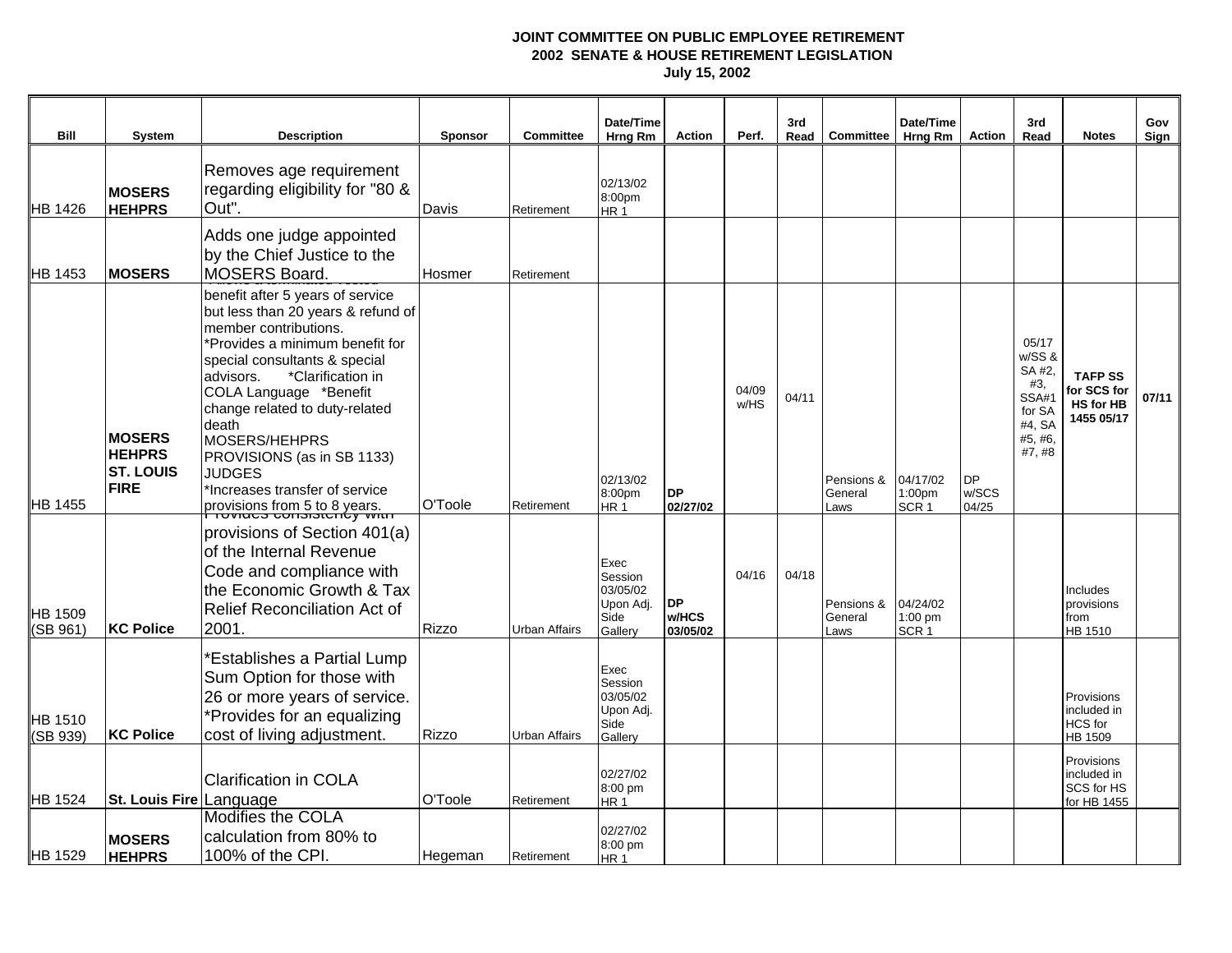|                             |                                                                           |                                                                                                                                                                                                       |                |                  | Date/Time                              |                                         |       | 3rd   |                               | Date/Time                                            |                  | 3rd   |                                        | Gov   |
|-----------------------------|---------------------------------------------------------------------------|-------------------------------------------------------------------------------------------------------------------------------------------------------------------------------------------------------|----------------|------------------|----------------------------------------|-----------------------------------------|-------|-------|-------------------------------|------------------------------------------------------|------------------|-------|----------------------------------------|-------|
| Bill                        | System                                                                    | <b>Description</b>                                                                                                                                                                                    | <b>Sponsor</b> | <b>Committee</b> | Hrng Rm                                | <b>Action</b>                           | Perf. | Read  | Committee                     | Hrng Rm                                              | <b>Action</b>    | Read  | <b>Notes</b>                           | Sign  |
| <b>HB 1538</b><br>(SB 1073) | Prosecuting<br><b>Attorney &amp;</b><br><b>Circuit</b><br><b>Attorney</b> | Clarifies eligibility date for<br>membership and prior<br>creditable service.                                                                                                                         | Clayton        | Retirement       | 03/06/02<br>7:00 pm<br>HR <sub>1</sub> |                                         |       |       |                               |                                                      |                  |       |                                        |       |
| HB 1560                     | <b>HEHPRS</b>                                                             | Provides a minimum<br>contribution by the Hwy<br>Commission for retiree<br>medical insurance benefits.                                                                                                | Hegeman        | Retirement       | 02/27/02<br>8:00 pm<br>HR <sub>1</sub> |                                         |       |       |                               |                                                      |                  |       |                                        |       |
| HB 1571                     | <b>MOSERS</b><br><b>HEHPRS</b>                                            | Allows members retired prior<br>to 7/1/90 to become special<br>consultants and receive an<br>additional benefit of \$5 times<br>years of service.<br>Modifies sick reave                              | Skaggs         | Retirement       | 03/06/02<br>7:00 pm<br>HR <sub>1</sub> |                                         |       |       |                               |                                                      |                  |       |                                        |       |
| HB 1572                     | <b>MOSERS</b><br><b>HEHPRS</b>                                            | calculations to include<br>remaining 8 hour<br>increments.                                                                                                                                            | Skaggs         | Retirement       | 03/06/02<br>7:00 pm<br>HR <sub>1</sub> | <b>DP</b><br>03/06/02                   |       |       |                               |                                                      |                  |       |                                        |       |
| HB 1617                     | <b>MOSERS</b>                                                             | Provides uniformed<br>conservation agents with an<br>additional 33 1/3%<br>retirement benefit.                                                                                                        | Griesheimer    | Retirement       |                                        |                                         |       |       |                               |                                                      |                  |       |                                        |       |
| HB 1674                     | <b>All Public</b><br><b>Plans</b>                                         | Requires all public<br>retirement plans to file<br>proposed rules with the Joint<br><b>Committee on Public</b><br><b>Employee Retirement.</b>                                                         | O'Toole        | Retirement       | 03/06/02<br>7:00 pm<br>HR <sub>1</sub> | <b>DP</b><br>03/06/02<br><b>Consent</b> | 03/21 | 04/05 | Pensions &<br>General<br>Laws | 04/10/02<br>Upon noon DP<br>adj.<br>SCR <sub>1</sub> | 04/10<br>Consent | 05/06 | <b>TAFP</b><br><b>HB 1674</b><br>05/06 | 07/03 |
| HB 1713                     | <b>Officers</b>                                                           | Provides certain health<br>impairments shall be<br>Public Safety presume duty related unless<br>proved otherwise.                                                                                     | Monaco         |                  |                                        |                                         |       |       |                               |                                                      |                  |       |                                        |       |
| HB 1724                     | <b>PSRS</b>                                                               | Increases penerit multiplier<br>from 7/1/01 to 6/30/08 for<br>teachers with the following<br>$31 -$<br>vears of service:<br>$<$ 32 = 2.55%<br>$32 - 33 = 2.60\%$<br>$33 - 34 = 2.65%$<br>$34+ = 2.7%$ | Froelker       | Retirement       | 03/06/02<br>7:00pm<br>HR <sub>1</sub>  |                                         |       |       |                               |                                                      |                  |       |                                        |       |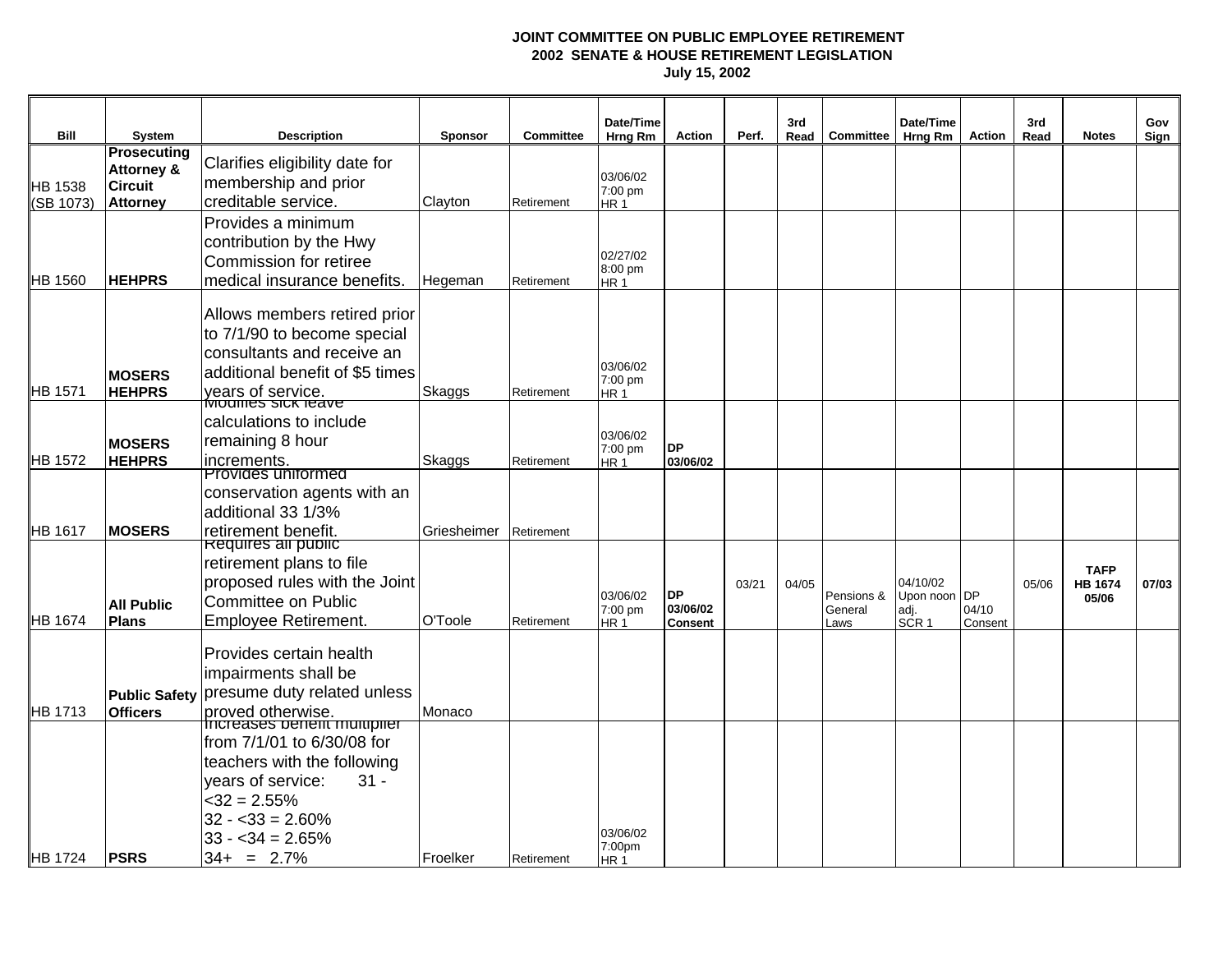| <b>Bill</b>          | <b>System</b>                     | <b>Description</b>                                                                                                                 | Sponsor    | Committee                                   | Date/Time<br>Hrng Rm                           | <b>Action</b>                  | Perf. | 3rd<br>Read | Committee | Date/Time<br>Hrng Rm | <b>Action</b> | 3rd<br>Read | <b>Notes</b>                                                                                                                        | Gov<br>Sign |
|----------------------|-----------------------------------|------------------------------------------------------------------------------------------------------------------------------------|------------|---------------------------------------------|------------------------------------------------|--------------------------------|-------|-------------|-----------|----------------------|---------------|-------------|-------------------------------------------------------------------------------------------------------------------------------------|-------------|
| HB 1734<br>(SB 1001) | Sheriff's<br>Retirement<br>System | Clarifies participation<br>requirements under the<br><b>Sheriff's Retirement System</b>                                            | Crump      | Retirement                                  | 02/27/02<br>8:00 pm<br>HR <sub>1</sub>         |                                |       |             |           |                      |               |             |                                                                                                                                     |             |
| HB 1818              | <b>MOSERS</b><br><b>HEHPRS</b>    | Modifies COLA calculation<br>from 80% to 100% of the<br>consumer price index.                                                      | Hegeman    | Retirement                                  | 03/06/02<br>7:00 pm<br>HR <sub>1</sub>         |                                |       |             |           |                      |               |             |                                                                                                                                     |             |
| HB 1823<br>(SB 1133) | <b>MOSERS</b><br><b>HEHPRS</b>    | <b>MOSERS/HEHPRS</b><br>provisions                                                                                                 | Franklin   | Retirement                                  | 02/27/02<br>8:00 pm<br>HR <sub>1</sub>         | <b>DP</b><br>w/HCS<br>03/06/02 |       |             |           |                      |               |             |                                                                                                                                     |             |
| HB 1879              | <b>St. Louis</b><br>Firemen       | Allows a terminated vested<br>benefit after 5 years of<br>service but less than 20<br>years and refund of member<br>contributions. | O'Toole    | Misc. Bills &<br><b>Resolutions</b>         | 02/27/02<br>8:00 am<br>HR <sub>6</sub>         | <b>DP</b><br>w/HCS<br>03/06/02 |       |             |           |                      |               |             | *Provisions<br>included in<br>HS for<br>HB 1455<br>*Provisions<br>included in<br>HCS for SS<br>for SCS for<br>SB 1107               |             |
| <b>HB 1880</b>       | <b>St. Louis</b><br>Firemen       | Provides a minimum benefit<br>for special consultants &<br>special advisors.                                                       | O'Toole    | Misc. Bills &<br><b>Resolutions</b>         | 02/27/02<br>8:00 am<br>HR <sub>6</sub>         | <b>DP</b><br>w/HCS<br>03/06/02 |       |             |           |                      |               |             | *Provisions<br>included in<br>HS for<br><b>HB 1455</b><br>*Provisions<br>included in<br><b>HCS</b> for SS<br>for SCS for<br>SB 1107 |             |
| HB 1897              | <b>State</b><br><b>Employees</b>  | Provides an additional hour<br>of annual leave & sick leave<br>during a fiscal year with no<br>salary adjustment.                  | Gratz      | <b>Fiscal Review</b><br>& Govt. Reform HR 4 | 03/06/02<br>8:30 am                            |                                |       |             |           |                      |               |             |                                                                                                                                     |             |
| HB 1931<br>(SB 967)  | <b>St. Louis</b><br>Police        | Allows spouses &<br>dependents who are<br>receiving a survivor benefit<br>to purchase insurance.                                   | C. Johnson | Municipal<br>Corporations                   | 04/10/02<br>Upon am<br>adj.<br>HR <sub>4</sub> | <b>DP</b><br>04/10/02          |       |             |           |                      |               |             |                                                                                                                                     |             |
| HB 1971              | <b>MOSERS</b><br><b>HEHPRS</b>    | Provides survivor benefits<br>for certain former deceased<br>members.                                                              | Seigfreid  | Retirement                                  |                                                |                                |       |             |           |                      |               |             |                                                                                                                                     |             |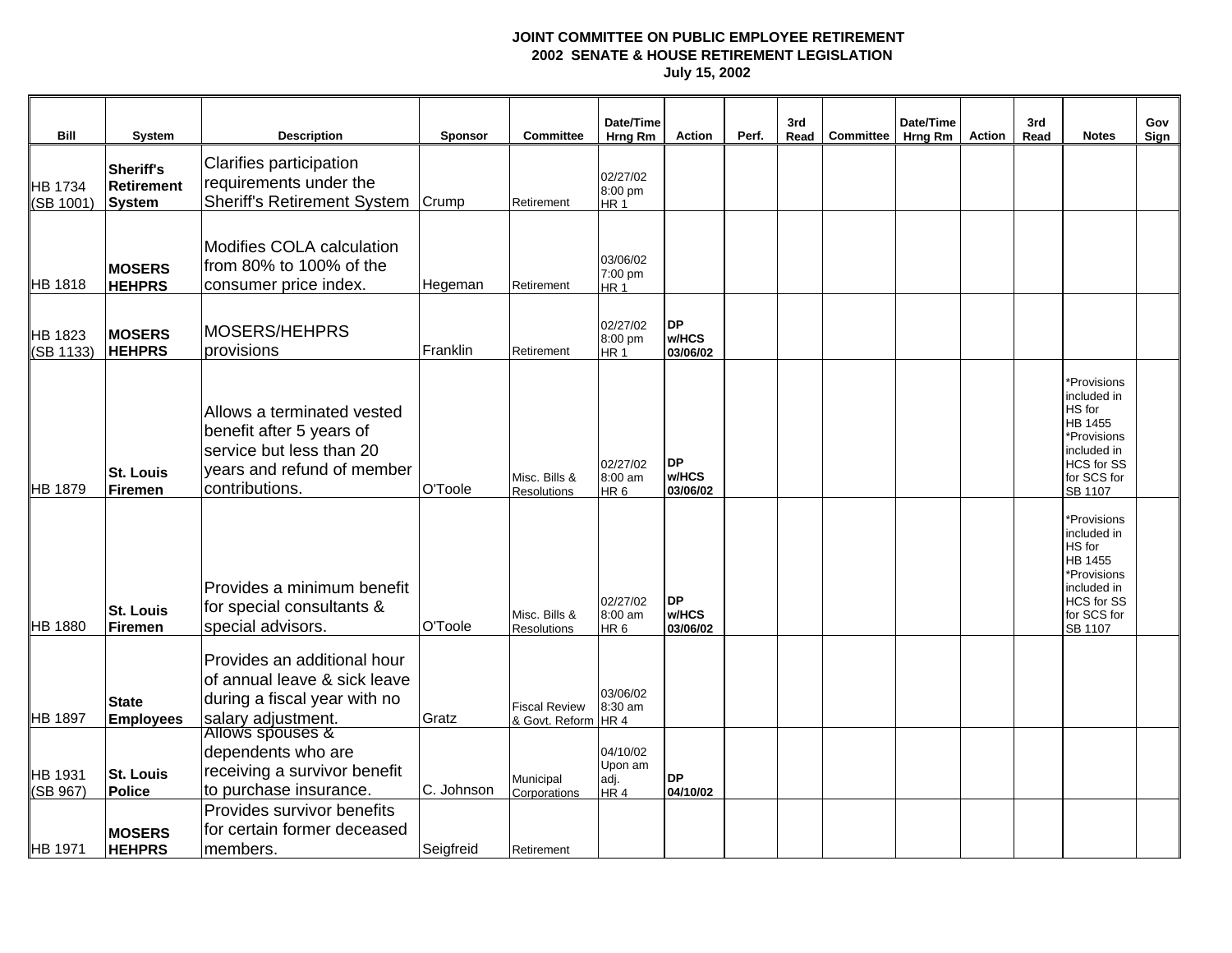|                |                              |                                               |                   |                                     | Date/Time                  |                |               | 3rd   |                       | Date/Time             |                    | 3rd   |                      | Gov   |
|----------------|------------------------------|-----------------------------------------------|-------------------|-------------------------------------|----------------------------|----------------|---------------|-------|-----------------------|-----------------------|--------------------|-------|----------------------|-------|
| Bill           | System<br><b>Prosecuting</b> | <b>Description</b>                            | <b>Sponsor</b>    | <b>Committee</b>                    | Hrng Rm                    | Action         | Perf.         | Read  | Committee             | <b>Hrng Rm</b>        | Action             | Read  | <b>Notes</b>         | Sign  |
|                | <b>Attorney &amp;</b>        | Clarifies eligibility date for                |                   |                                     |                            |                |               |       |                       |                       |                    |       |                      |       |
|                | <b>Circuit</b>               | membership and prior                          |                   |                                     |                            |                |               |       |                       |                       |                    |       |                      |       |
| HB 1989        | <b>Attorney</b>              | creditable service.                           | Shoemyer          | Retirement                          |                            |                |               |       |                       |                       |                    |       |                      |       |
|                |                              |                                               |                   |                                     |                            |                |               |       |                       |                       |                    |       |                      |       |
|                | Prosecuting                  | Allows counties with full time                |                   |                                     |                            |                |               |       |                       |                       |                    |       | <b>TAFP SCS</b>      |       |
|                | <b>Attorney &amp;</b>        | prosecutors to give benefits                  |                   |                                     | 03/06/02                   | <b>DP</b>      | 03/21         | 04/05 | Pensions &            | 04/10/02<br>Upon noon | <b>DP</b><br>w/SCS | 05/06 | for HB 2080<br>05/07 | 07/10 |
|                | <b>Circuit</b>               | equal to prosecutors in first                 |                   |                                     | 8:00 pm                    | 03/06/02       |               |       | General               | adj.                  | 04/10              |       |                      |       |
| <b>HB 2080</b> | <b>Attorney</b>              | class counties.<br><b>Reduces the vesting</b> | <b>Britt</b>      | <b>Criminal Law</b>                 | HR <sub>7</sub>            | <b>Consent</b> |               |       | Laws                  | SCR <sub>1</sub>      | Consent            |       |                      |       |
|                |                              | requirement for general                       |                   |                                     |                            |                |               |       |                       |                       |                    |       |                      |       |
|                |                              | assembly members from 3                       |                   |                                     | 03/20/02                   |                |               |       |                       |                       |                    |       |                      |       |
| <b>HB 2106</b> | <b>MOSERS</b>                | to 2 terms.                                   | Hagan-<br>Harrell | Retirement                          | 7:00pm<br>HCR <sub>1</sub> |                |               |       |                       |                       |                    |       |                      |       |
|                |                              | Provides graduated COLA                       |                   |                                     |                            |                |               |       |                       |                       |                    |       |                      |       |
|                |                              | beginning at latter of age 62                 |                   |                                     |                            |                |               |       |                       |                       |                    |       |                      |       |
|                |                              | or 30% capped COLA based                      |                   |                                     |                            |                |               |       |                       |                       |                    |       |                      |       |
|                |                              | on years of service:                          |                   |                                     |                            |                |               |       |                       |                       |                    |       |                      |       |
|                |                              | less than 25 years<br>$=$                     |                   |                                     |                            |                |               |       |                       |                       |                    |       |                      |       |
|                |                              | at least $25$ but $<$ 30<br>$1\%$             |                   |                                     |                            |                |               |       |                       |                       |                    |       |                      |       |
|                | <b>St. Louis</b>             | $= 2\%$<br>at least 30 years                  |                   |                                     | 04/10/02                   |                |               |       |                       |                       |                    |       |                      |       |
| HB 2144        | Police                       | $= 3\%$                                       | O'Toole           | Misc. Bills &<br><b>Resolutions</b> | 8:45am<br>HR <sub>6</sub>  |                |               |       |                       |                       |                    |       |                      |       |
|                |                              | Establishes a police chief &                  |                   |                                     |                            |                | On            |       |                       |                       |                    |       |                      |       |
|                |                              | officer retirement system for                 |                   |                                     |                            |                | Informal      |       |                       |                       |                    |       |                      |       |
|                |                              | policemen outside Kansas                      |                   | Public Safety,<br>Law Enf. &        | 03/19/02<br>8:30am         | <b>DP</b>      | Perf.<br>Cal. |       |                       |                       |                    |       |                      |       |
| HB 2160        | <b>Police Plans</b>          | City & St. Louis.                             | <b>Britt</b>      | Veteran Affairs HR 6                |                            | 03/19/02       |               |       |                       |                       |                    |       |                      |       |
|                |                              | Allows retired teachers to                    |                   |                                     |                            |                |               |       |                       |                       |                    |       |                      |       |
|                |                              | substitute for 800 hours per                  |                   |                                     |                            |                |               |       |                       |                       |                    |       |                      |       |
|                | <b>St. Louis</b>             | school year and still receive                 |                   |                                     |                            |                |               |       |                       |                       |                    |       |                      |       |
| <b>HB 2207</b> | <b>Teachers</b>              | retirement benefits.                          | Fraser            |                                     |                            |                |               |       |                       |                       |                    |       |                      |       |
|                |                              | <b>Urges Congress to support</b>              |                   |                                     |                            |                |               |       |                       |                       |                    |       |                      |       |
|                | <b>Employee</b>              | federal legislation protecting                |                   |                                     | 02/19/02                   |                |               |       | Rules,                | 03/07/02              |                    |       |                      |       |
|                | Retirement                   | employee retirement savings                   |                   | Misc. Bills &                       | 2:30pm<br>House            | <b>DP</b>      |               | 02/28 | Jt Rules,<br>Resol. & | 8:30am<br>Senate      | <b>DP</b>          | 04/09 |                      |       |
| HCR 15         | <b>Accounts</b>              | accounts.                                     | O'Toole           | <b>Resolutions</b>                  | Lounge                     | 02/21/02       |               | w/HS  | Ethics                | Lounge                | 03/21              |       |                      |       |
|                |                              |                                               |                   |                                     |                            |                |               |       |                       |                       |                    |       |                      |       |
|                |                              |                                               |                   |                                     |                            |                |               |       |                       |                       |                    |       |                      |       |
|                |                              |                                               |                   |                                     |                            |                |               |       |                       |                       |                    |       |                      |       |
|                |                              |                                               |                   |                                     |                            |                |               |       |                       |                       |                    |       |                      |       |
|                |                              |                                               |                   |                                     |                            |                |               |       |                       |                       |                    |       |                      |       |
|                |                              |                                               |                   |                                     |                            |                |               |       |                       |                       |                    |       |                      |       |
|                |                              |                                               |                   |                                     |                            |                |               |       |                       |                       |                    |       |                      |       |